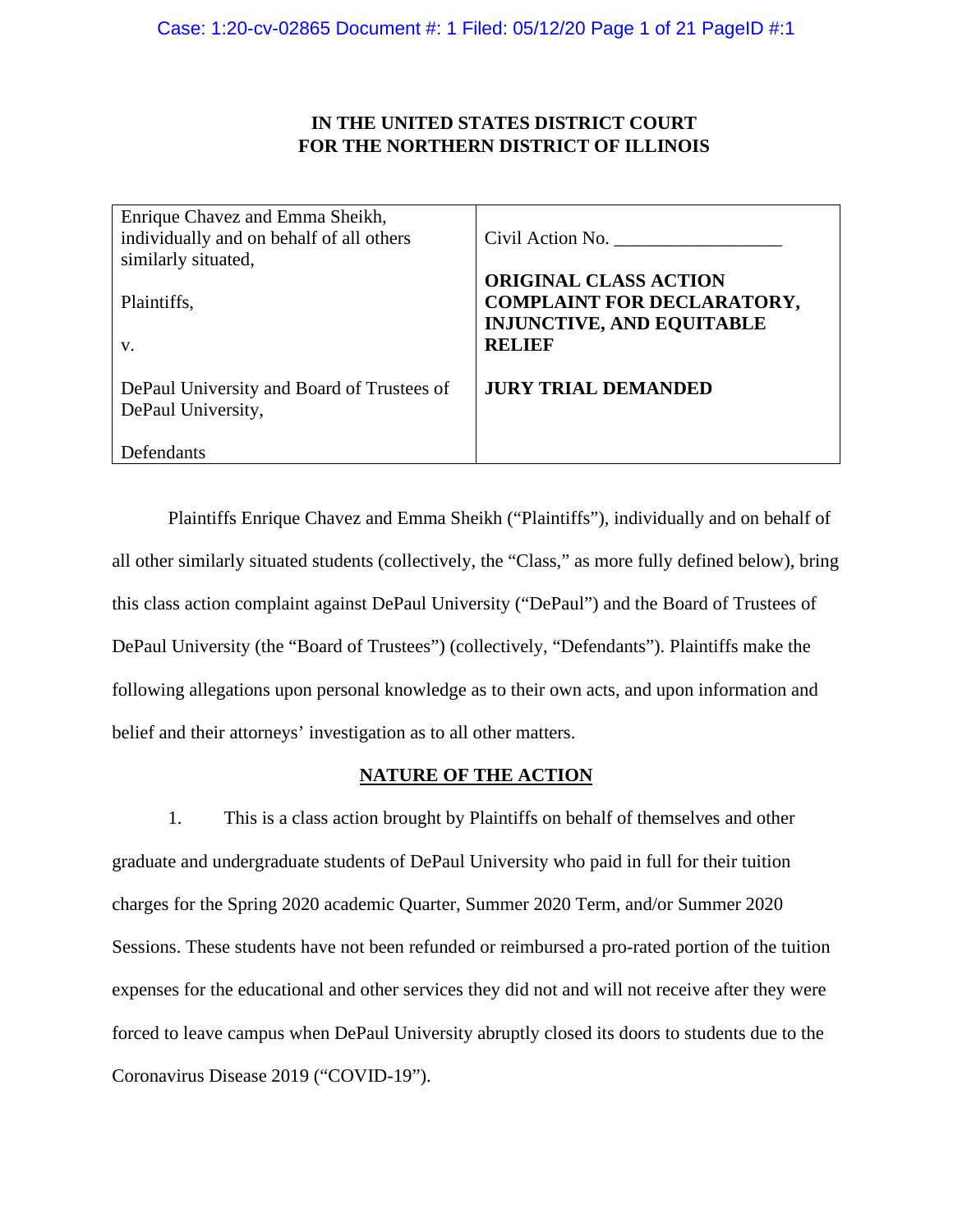### Case: 1:20-cv-02865 Document #: 1 Filed: 05/12/20 Page 2 of 21 PageID #:2

2. Plaintiffs and the other proposed Class members are students who paid tuition for the Spring 2020 Quarter, Summer 2020 Term, and/or Summer 2020 Sessions at DePaul University and have not received refunds or reimbursement for the decreased value of the education that DePaul has provided them since their classes transitioned from in-person instruction to an entirely remote learning, online format.

3. Specifically, as a result of Defendants' wrongful acts and unfair business practices alleged herein, Plaintiffs and the proposed Class (i) have not received any refund or reimbursement for the unused services for which they paid; and/or (ii) did not receive any refund or reimbursement for the decreased value of the education they received from DePaul when their classes transitioned from in-person instruction at the DePaul campus facilities to an entirely remote, online learning format.

4. Comprised of ten colleges and schools across two campuses, both of which are located in Chicago, Illinois, DePaul caters to both undergraduate and graduate students. DePaul University currently boasts that it serves 14,507 undergraduate students and 7,930 graduate students. Undergraduate students can select from over 130 majors, while graduate students can enroll in one of more than 175 graduate programs.

5. The cost of attending DePaul University differs significantly depending on the student's program, date of enrollment, and living situation. By way of example, an undergraduate student who began attending the Richard H. Driehaus College of Business, College of Computing & Digital Media, and College of Science & Health in 2019 pays \$13,517 in tuition per term, or \$40,551 for the three-term 2019-20 academic year. Meanwhile, a full-time student entering the DePaul University College of Law—which, unlike other programs, is on a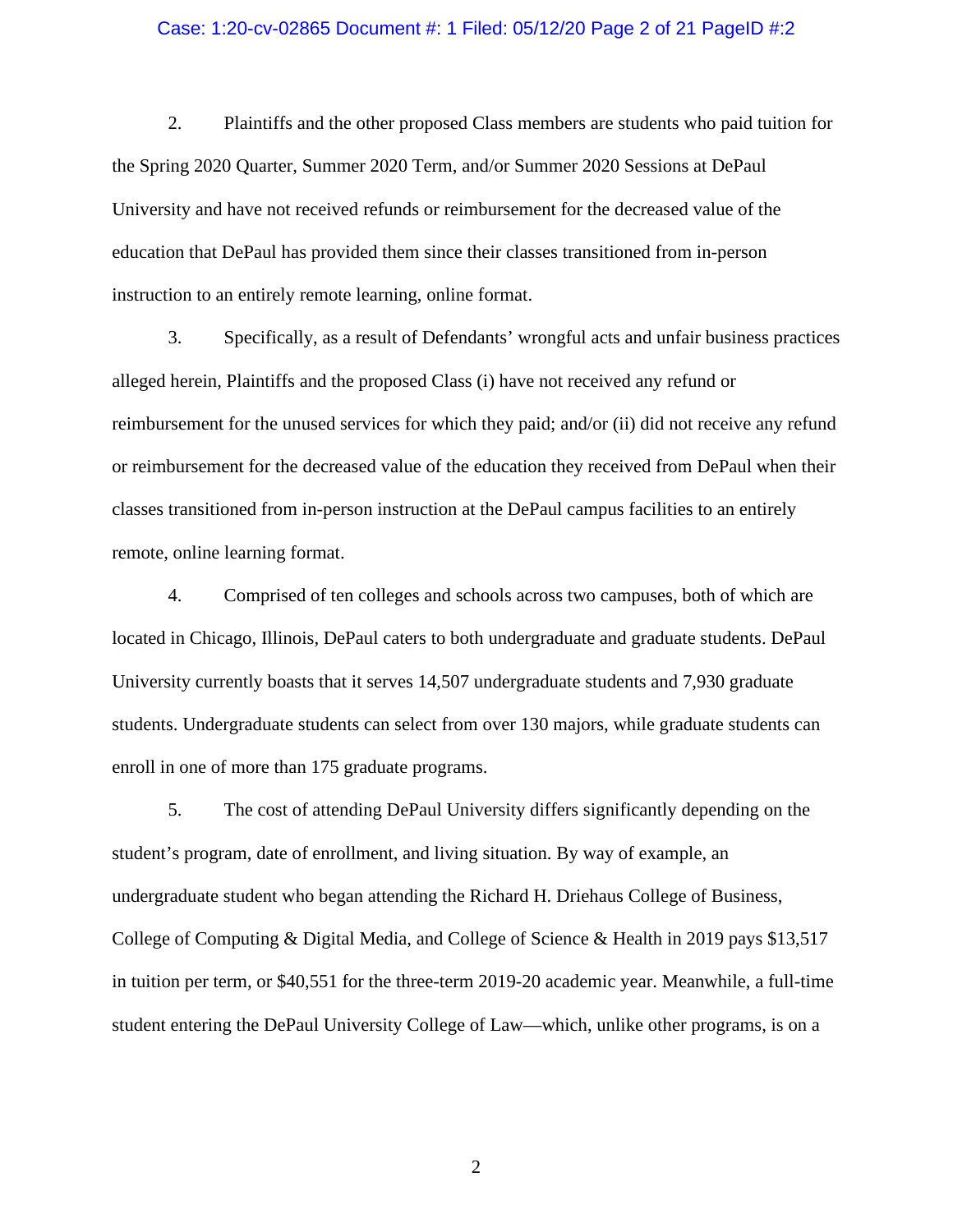### Case: 1:20-cv-02865 Document #: 1 Filed: 05/12/20 Page 3 of 21 PageID #:3

semester schedule—in 2019 pays \$24,335 per semester or \$48,670 per year. In addition, students pay a variety of mandatory fees, such as a Student Activity Fee and Athletic Fee.

6. DePaul University is the nation's largest Catholic university and the thirteenth largest private university in the U.S.  $<sup>1</sup>$  DePaul's budget for the 2019 to 2020 academic year is</sup> \$568 million.<sup>2</sup> As of 2019, DePaul had a \$696.5 million endowment.<sup>3</sup>

7. On March 11, 2020, DePaul announced its intention to suspend all in-person final exams for the Winter 2020 Quarter, cancel or postpone all University-sponsored events, and, "[w]henever possible," deliver all classes remotely during the Spring 2020 Quarter and, for the law school, the remainder of Spring 2020 Semester. Additionally, at this time, DePaul announced that students who live in residence halls "should prepare not to return for Spring Quarter." On or around March 13, 2020, DePaul reiterated that "[s]tudents should plan on all Spring Quarter courses moving online" and that "in-person courses in Spring will be a rare occurrence."

8. In the following days, DePaul alerted students that certain buildings would be closed and certain services would be reduced or suspended altogether. On March 20, 2020, DePaul announced that, effective March 21, "with minor exceptions, all buildings on both campuses will be locked down."

9. DePaul's Winter 2020 Quarter concluded on March 20, 2020, followed by Spring Break from March 21 to March 27, 2020. Since the Spring 2020 Quarter began on March 28, 2020, DePaul University has not held any in-person classes. Instead, DePaul has offered only

<sup>1</sup> *About DePaul*, DePaul University, https://offices.depaul.edu/university-marketing-communications/factsstats/Pages/about-depaul.aspx (last visited May 11, 2020).

<sup>&</sup>lt;sup>2</sup> Id.<br><sup>3</sup> U.S. and Canadian Institutions Listed by Fiscal Year (FY) 2019 Endowment Market Value and Change in *Endowment Market Value*, National Association of College and University Business Officers and TIAA (February 2020), https://www nacubo.org/-/media/Nacubo/Documents/EndowmentFiles/2019-Endowment-Market-Values-- Final-Feb-10.ashx? (last visited May 11, 2020).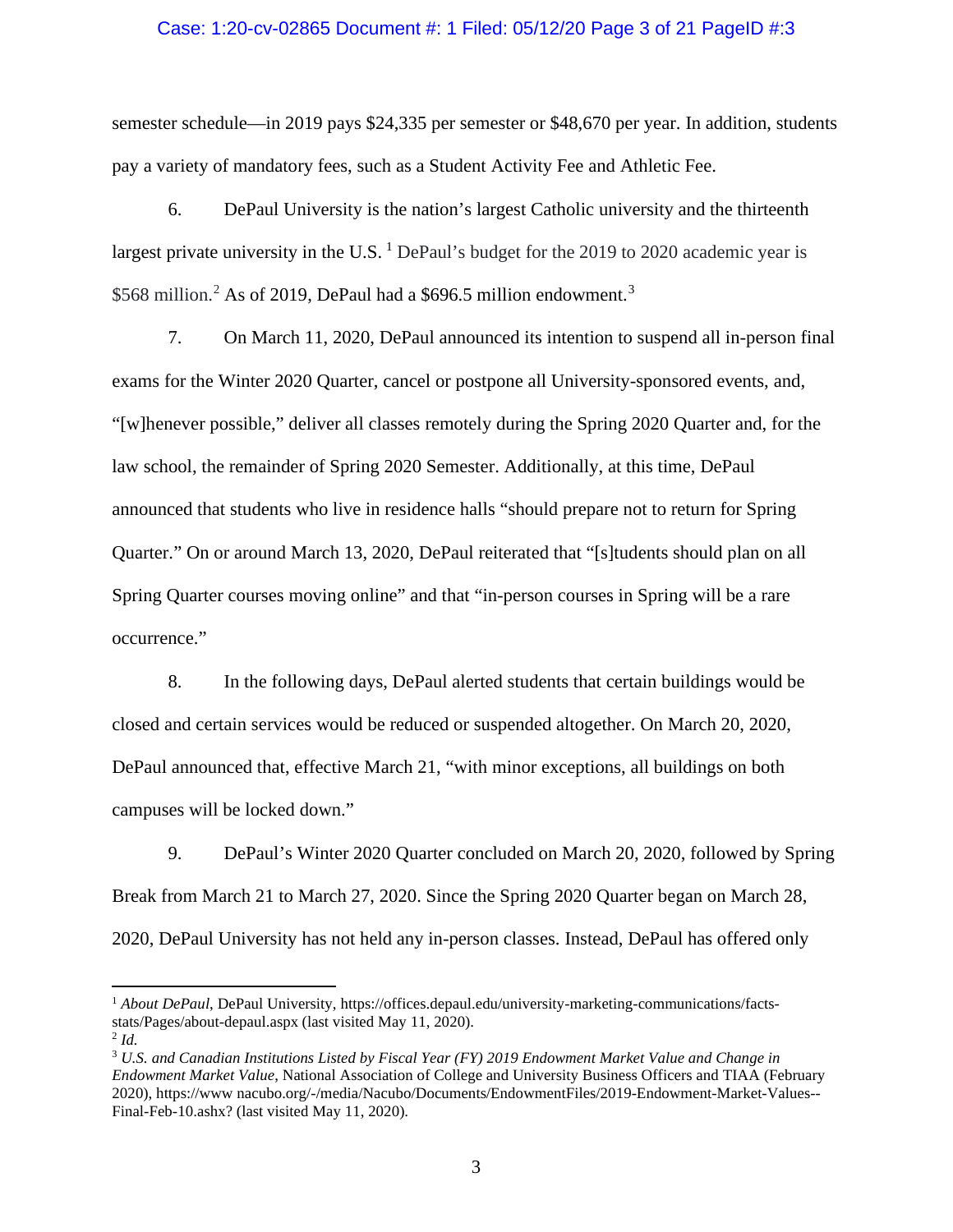### Case: 1:20-cv-02865 Document #: 1 Filed: 05/12/20 Page 4 of 21 PageID #:4

online classes, which are less valuable than the in-person instruction which thousands of DePaul University students had selected. As a result of the closure of the DePaul University campuses, Defendants have not provided the education, services, facilities, technology, access, or opportunities for which Plaintiffs and the other DePaul students paid.

10. According to *Forbes*, DePaul University is expected to receive at least \$14 million in relief from the federal government as part of the federal stimulus bill designed to ease the impact of COVID-19.<sup>4</sup> This means that DePaul University will receive the tenth-largest sum of federal aid among private, non-profit institutions.<sup>5</sup>

11. Despite receiving this influx of federal funds, Defendants refuse to refund or reimburse Plaintiffs and similarly situated DePaul University students for tuition for online classes that DePaul is currently offering to them that are substantially less valuable than the inperson classes for which the students enrolled. Although students' education has been diminished with the forced shift to online learning, DePaul University campuses have been closed to their students since March 21, 2020, and all Spring 2020 Quarter classes have been held online, Defendants have charged students the full cost of tuition for Spring 2020 Quarter or Semester. 6

12. In response to DePaul's refusal to issue adequate refunds to students whose education and services have been interrupted by the school's closure and move to online instruction, over 5,700 people have signed an online petition at www.change.org requesting that

<sup>4</sup> Wesley Whistle, *The Colleges Getting The Most Money From The Stimulus Bill,* Forbes (Apr 10, 2020), https://www.forbes.com/sites/wesleywhistle/2020/04/10/the-colleges-getting-the-most-money-from-the-stimulusbill/#68ffa5c93686 (last visited May 11, 2020).

<sup>5</sup> Brita Hunegs and Ella Lee, *DePaul to receive 10th-largest sum of aid among private non-profit institutions from CARES Ac*t, The DePaulia (April 20, 2020), https://depauliaonline.com/47960/news/depaul-to-receive-10th-largestsum-of-aid-among-private-non-profit-institutions-from-care-act/ (last visited May 11, 2020).

<sup>6</sup> *DePaul Covid-19 Update*, DePaul University (March 13, 2020), https://resources.depaul.edu/coronavirus-covid-19-updates/updates/Pages/3-13-2020-student.aspx (last visited May 11, 2020).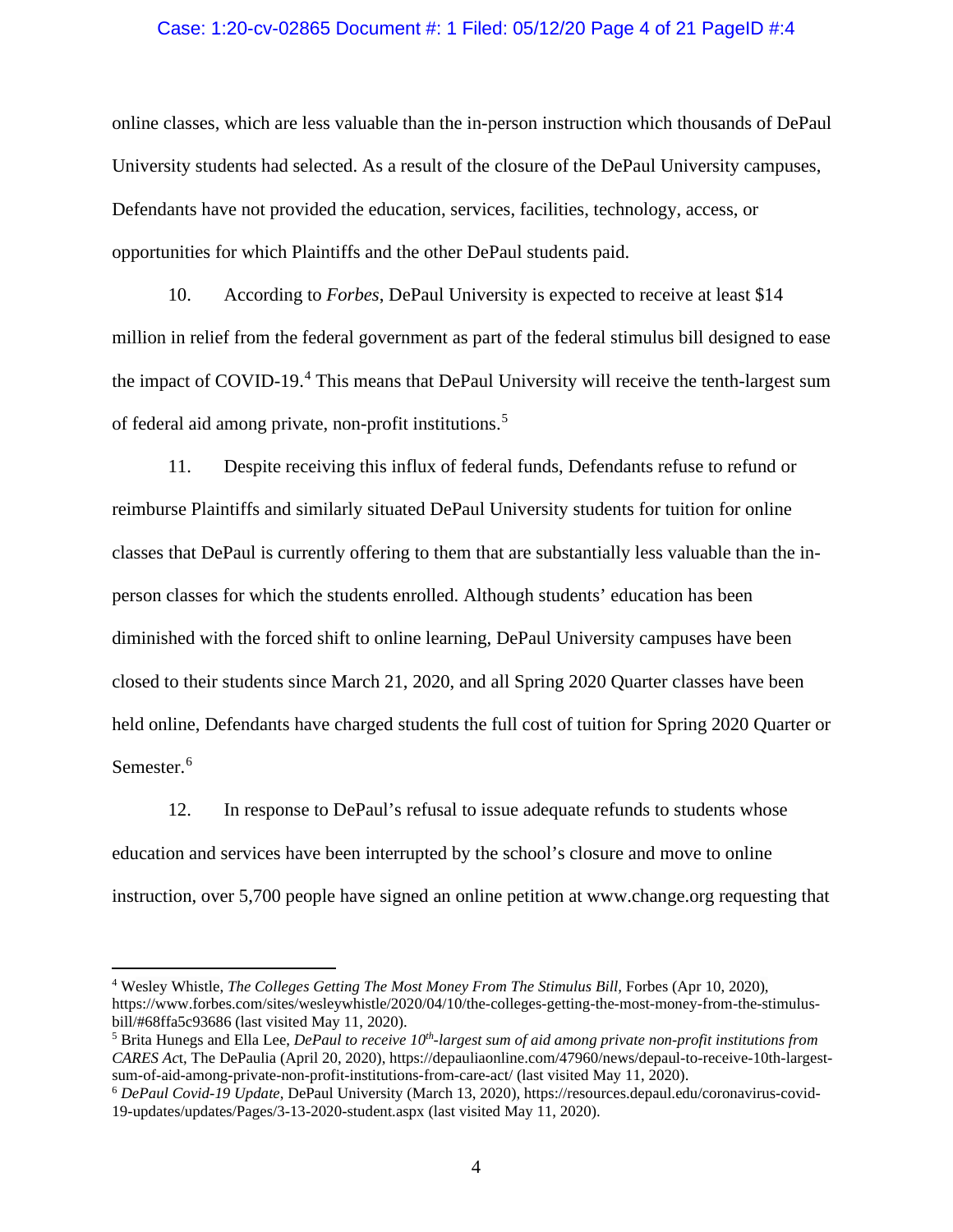### Case: 1:20-cv-02865 Document #: 1 Filed: 05/12/20 Page 5 of 21 PageID #:5

DePaul decrease tuition for the Spring 2020 Quarter because "the educational services offered [for the Spring 2020 Quarter] are not equal to services rendered" in on-campus instruction.<sup>7</sup>

13. Plaintiffs and the students in the proposed Class have been deprived of the full benefits of the in-person courses, University services, and other services, accommodations, and experiences for which they paid exorbitant rates. Defendants are currently unlawfully retaining funds that students in the proposed Class paid for the Spring 2020 Quarter or Semester, Summer 2020 Term, and Summer 2020 Sessions for tuition—and for the "educational experience" marketed to them by Defendants—given that DePaul is either failing to provide paid-for services and opportunities altogether or is providing them at a dramatically lower quality than that which was represented to students. Essentially, students have paid DePaul for hands-on classroom instruction and experiences in which they can no longer engage, learning facilities they can no longer enter, and academic resources they can no longer access. Defendants are thus profiting from COVID-19, asking students and their families—many of whom have been laid off, become ill, or are otherwise suffering significantly—to bear the financial brunt of the pandemic. Both contract and equity demand that Defendants disgorge these funds.

14. Plaintiffs and similarly situated DePaul University students are entitled to have Defendants disgorge the portions of their payments for substandard classes and have those payments refunded to them. Plaintiffs bring this class action for monetary damages and injunctive, declaratory, and equitable relief, and any other available remedies, resulting from Defendants' illegal, inequitable, and unfair retention of the funds paid by Plaintiffs and the other students in the proposed Class.

<sup>7</sup> Ethan Ng, *Lower Tuition for DePaul University after spring classes shifted to online*, Change.org (March 2020), https://www.change.org/p/depaul-university-lower-tuition-for-colleges-after-making-all-classes-online (last visited May 11, 2020).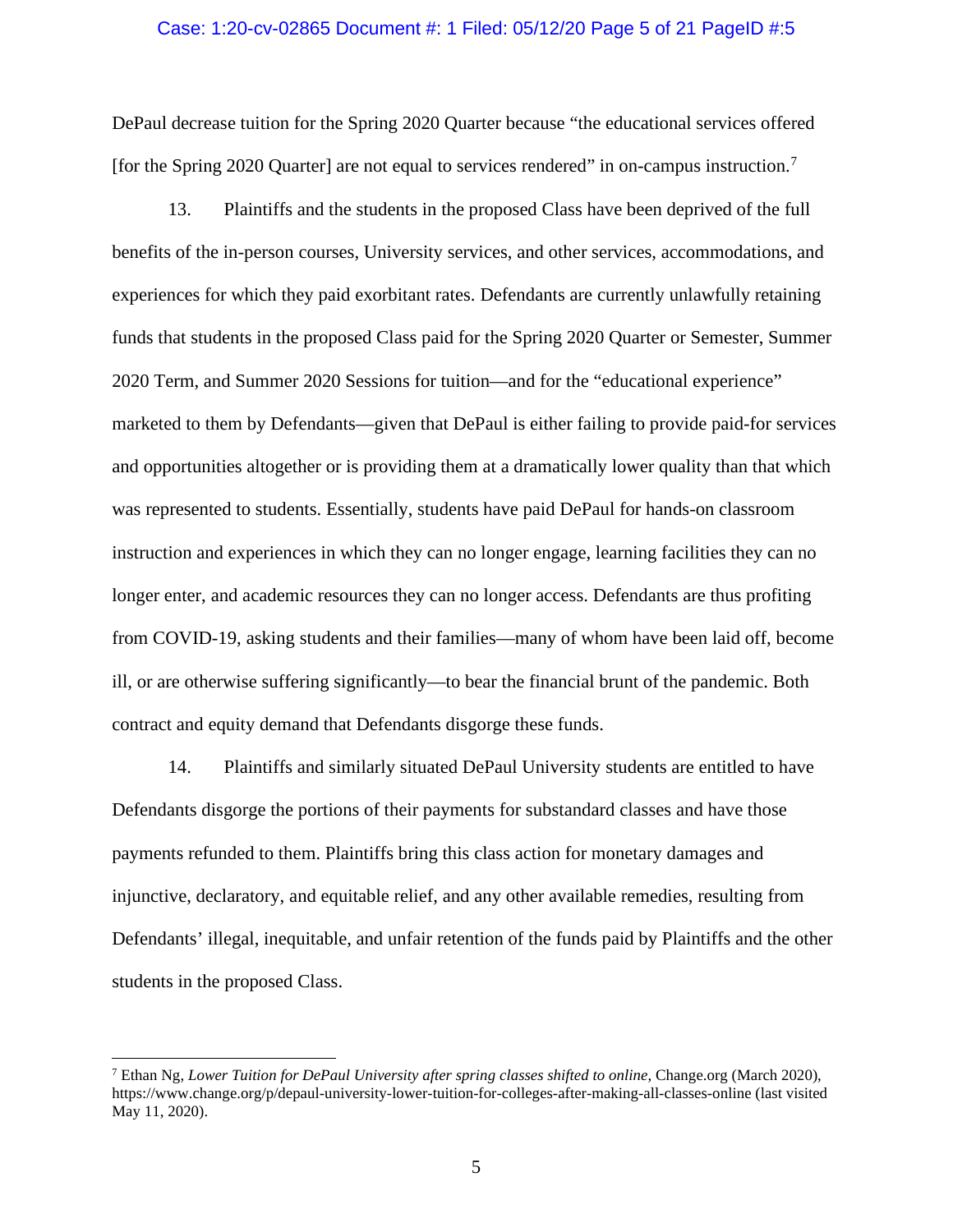### Case: 1:20-cv-02865 Document #: 1 Filed: 05/12/20 Page 6 of 21 PageID #:6

15. Specifically, this lawsuit seeks disgorgement of the pro-rated amounts of tuition charges that Plaintiffs and the other Class members paid, for which they will not be provided the services, benefits, or products they paid to receive, including the difference in value between the live in-person classes for which 2020 Spring Quarter or Semester, Summer 2020 Term, and Summer 2020 Session students enrolled and paid, compared to the lesser online versions of classes DePaul University has been providing to them since late-March 2020.

### **PARTIES**

### **A. Plaintiffs**

16. Plaintiff Enrique Chavez is a resident of Chicago, Illinois. Mr. Chavez is a senior undergraduate student studying psychology at DePaul University's Lincoln Park campus in Chicago. Mr. Chavez is enrolled in classes and paid the required tuition and fees for the DePaul University Spring 2020 Quarter. Mr. Chavez paid \$13,160 in tuition for the Spring 2020 Quarter. In addition, Mr. Chavez paid DePaul University's mandatory undergraduate student fees for the Spring 2020 Quarter including a \$27 Student Activity Fee, a \$25 Athletic Fee, and a \$105 public transit fee. Mr. Chavez received financial aid for a portion of these fees and took out student loans and used personal funds to cover the remaining costs. Mr. Chavez has neither received nor been offered any refund or reimbursement for the tuition or fees that he has paid for the Spring 2020 Quarter at DePaul.

17. Plaintiff Emma Sheikh is a resident of Chicago, Illinois. Ms. Sheikh is a first-year Master's degree student studying elementary education at DePaul University's College of Education graduate program at the DePaul Lincoln Park campus in Chicago. Ms. Sheikh is enrolled in classes and paid the required tuition and fees for the DePaul University Spring 2020 Quarter. Ms. Sheikh paid \$8,515 in tuition for the Spring 2020 Quarter. In addition, Ms. Sheikh paid DePaul University's mandatory graduate student fees for the Spring 2020 Quarter including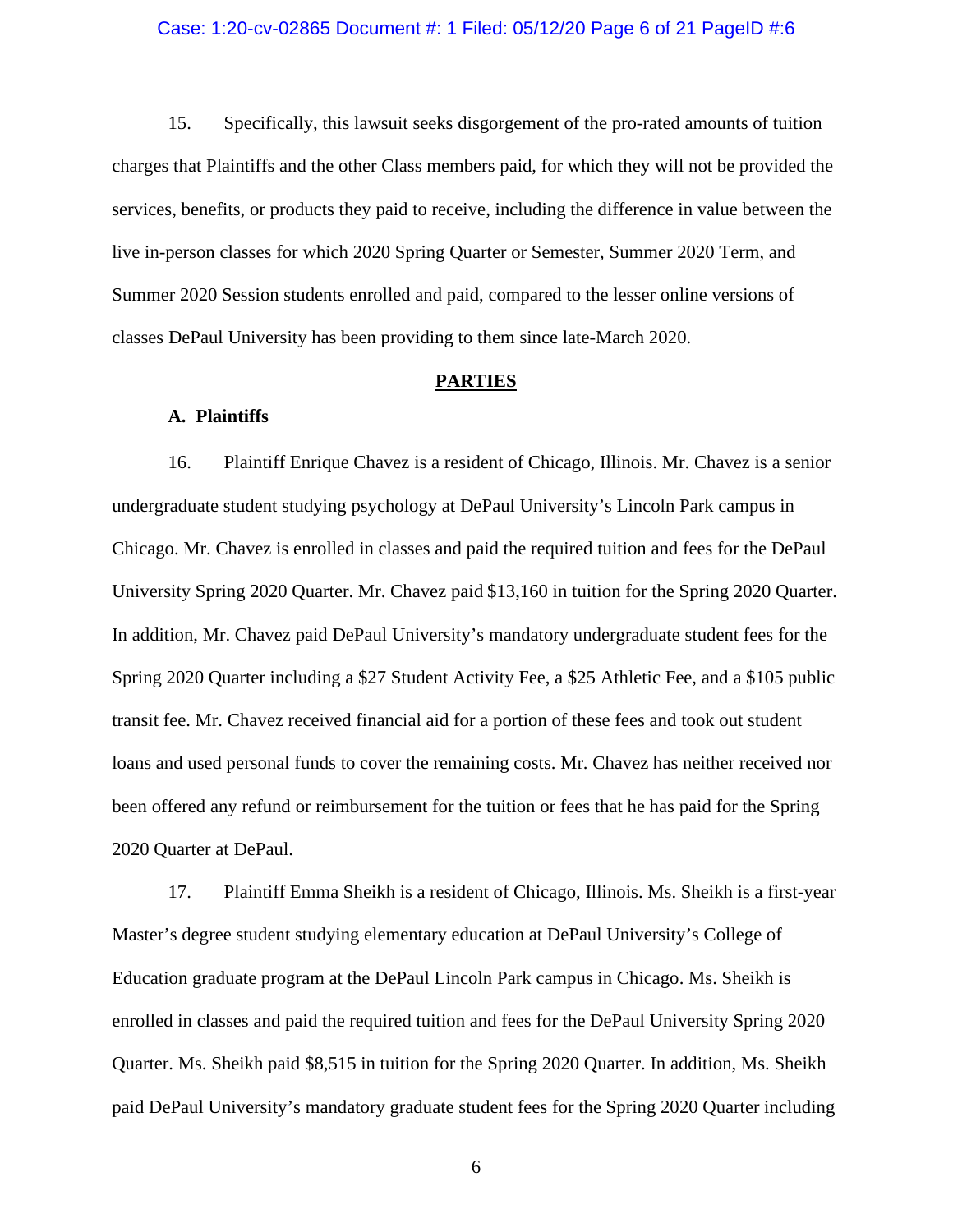### Case: 1:20-cv-02865 Document #: 1 Filed: 05/12/20 Page 7 of 21 PageID #:7

a \$25 Athletic Fee and a \$105 public transit fee. Ms. Sheikh paid for tuition and fees with her own funds and in part by taking out student loans. Ms. Sheikh has neither received nor been offered any refund or reimbursement for the tuition or fees that she has paid for the Spring 2020 Quarter at DePaul. Ms. Sheikh is also enrolled in courses for DePaul's Summer Session 1, which is scheduled to begin on June 15 and conclude on July 19, 2020.

### **B. Defendants**

18. Defendant DePaul University is a private university organized under the Illinois General Not for Profit Corporation Act, 805 ILCS 105, *et seq*., with its principal place of business in Chicago, Illinois.

19. Defendant DePaul University is governed by Defendant Board of Trustees of DePaul University. The Board has approximately 35 voting members. The Board's principal place of business is in Chicago, Illinois.

### **JURISDICTION AND VENUE**

20. This Court has original jurisdiction under 28 U.S.C. § 1332(d)(2)(A), as modified by the Class Action Fairness Act of 2005, because the matter in controversy exceeds \$5,000,000, exclusive of interests and costs, and because at least one member of the Class defined below is a citizen of a state other than Illinois.

21. This Court has personal jurisdiction over Defendants because Defendants maintain their principal place of business in this District.

22. Venue is proper in this District pursuant to 28 U.S.C. § 1391(b)(1), because Plaintiffs and Defendants reside in this District and are residents of the state of Illinois.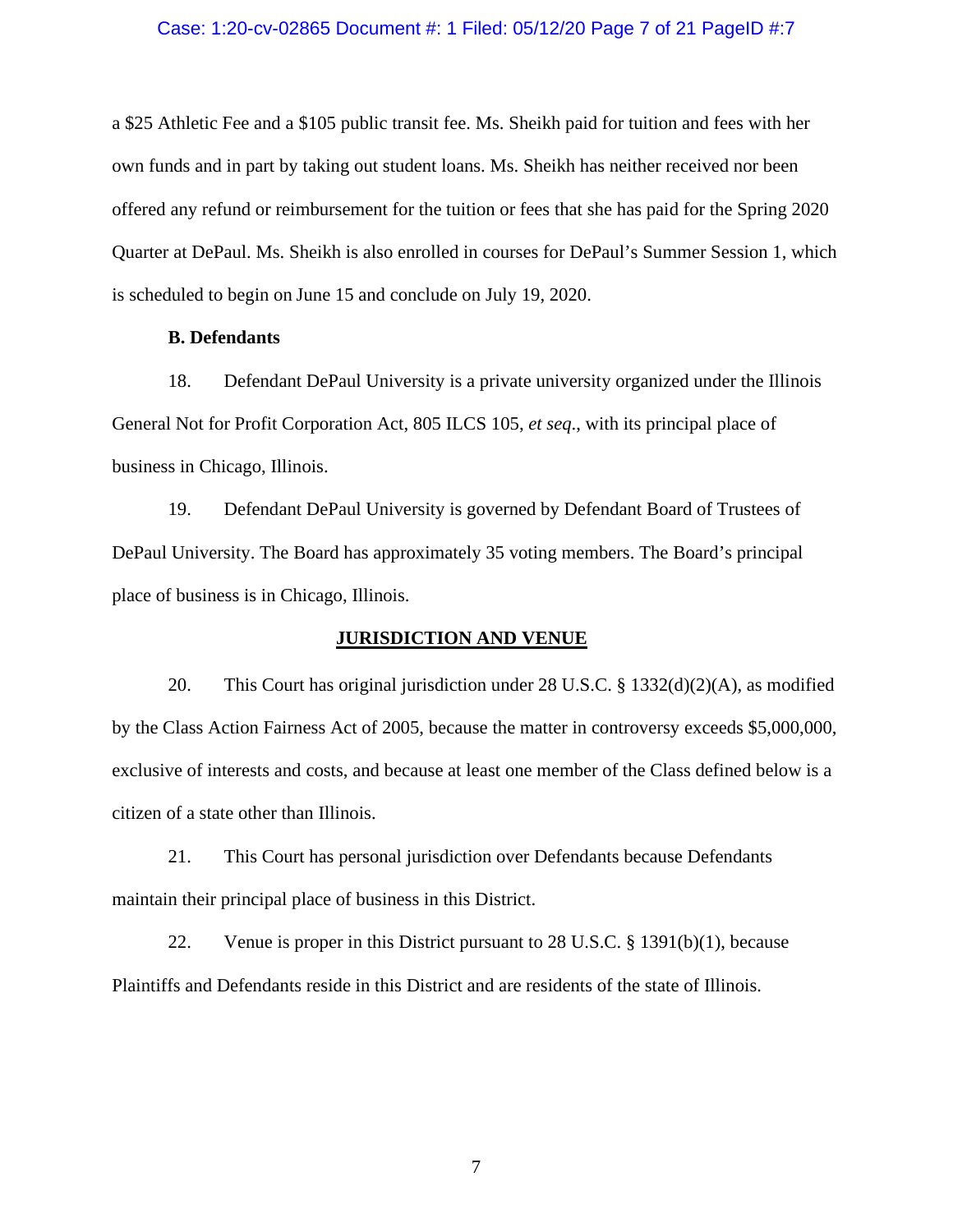## **FACTUAL ALLEGATIONS**

### *A. DePaul University Markets a Unique Educational Experience*

23. With two Chicago campuses—the flagship Lincoln Park Campus and the Loop Campus—DePaul University offers more than 300 undergraduate majors and graduate programs to more than 22,000 students. In addition to offering varied course and program offerings, DePaul attracts students by marketing its robust student life and campus culture. For example, DePaul reports having "more than 350 student organizations dedicated to community service, student government, professional development, recreational sports and more" and encourages students to volunteer through community-based organizations.

24. DePaul further markets itself and justifies its high tuition cost by stressing the vitality of its "educational experience," which "weaves together mind, place, people and heart."<sup>8</sup> In particular, DePaul stresses that the school's backdrop of Chicago is integral to students' experiences: "At DePaul, your 'college town' is the entire city of Chicago — and it's all yours to explore."<sup>9</sup> DePaul's website proclaims that, "Going to school at DePaul means living in Chicago (or very close if you're commuting). And Chicago has endless opportunities to play and learn. It's definitely big, but it's also known for Midwestern friendliness, a strong sense of community, and its ethnic diversity, food and culture."<sup>10</sup> Indeed, DePaul's homepage boldly claims: "Chicago is Our Classroom, The World is Our Focus."<sup>11</sup>

<sup>8</sup> *About*, DePaul University, https://www.depaul.edu/about/Pages/default.aspx (last visited May 11, 2020).

<sup>9</sup> *Campuses: Choose a lively neighborhood or the heart of the city – or better yet, both,* DePaul University, https://www.depaul.edu/about/campuses/Pages/default.aspx (last visited May 11, 2020).

<sup>10</sup> *Home Sweet DePaul – What's it like to be a student here?*, DePaul University, https://www.depaul.edu/studentlife/Pages/default.aspx (last visited May 11, 2020).

<sup>11</sup> *An Urban Education, a Global Perspective*, DePaul University, https://www.depaul.edu/Pages/default.aspx (last visited May 11, 2020).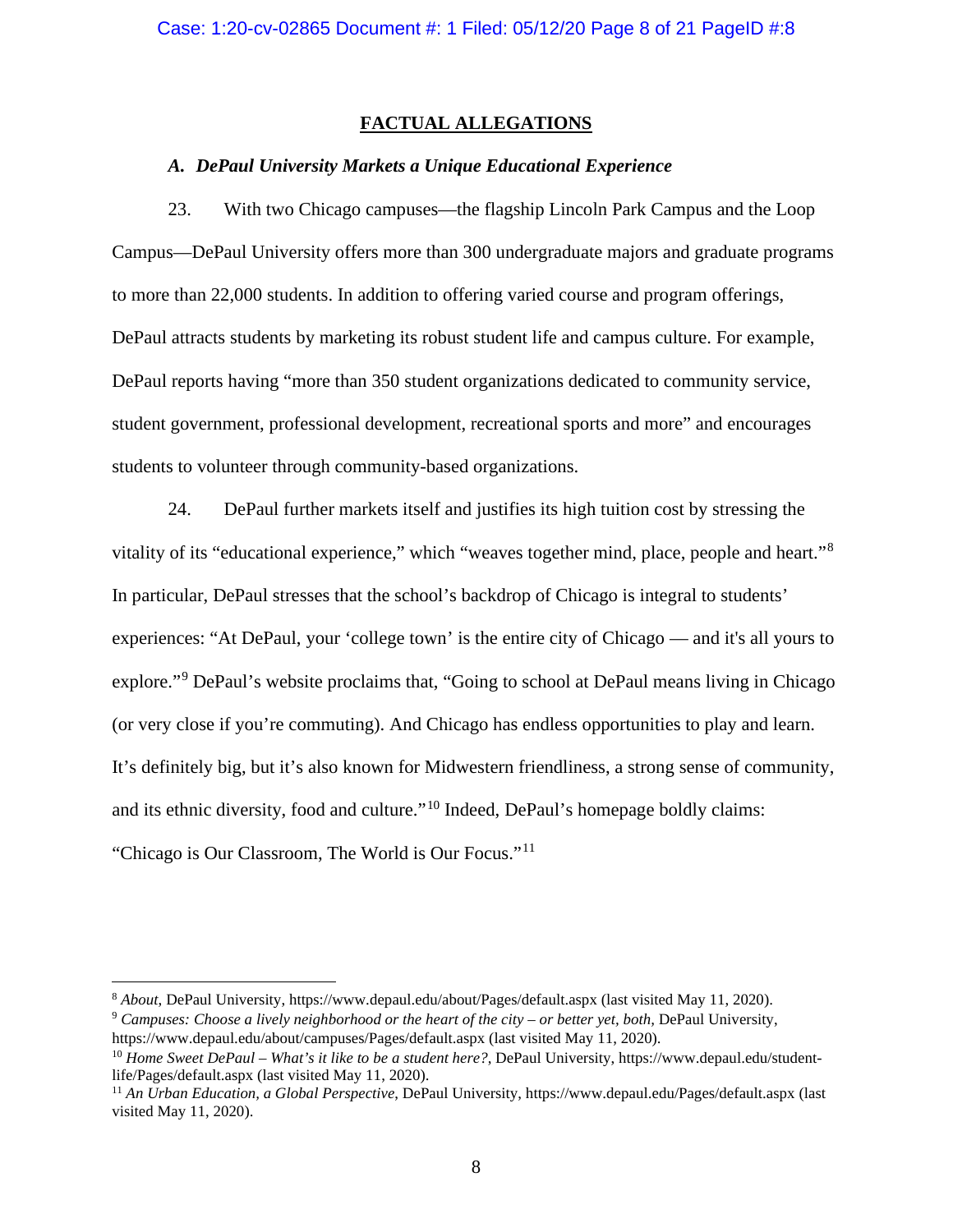### Case: 1:20-cv-02865 Document #: 1 Filed: 05/12/20 Page 9 of 21 PageID #:9

25. Additionally, DePaul markets its hands-on approach to instruction. As the DePaul University admissions website boasts, "There are a million reasons you might apply to DePaul, but one is certain: here you'll learn by doing."<sup>12</sup> For instance, graduate students are told that they will have the opportunity to "[l]everage the city of Chicago [and] build community connections"<sup>13</sup> and DePaul's Career Center claims that 64% of graduates complete an internship while in school.<sup>14</sup>

26. The majority of programs at DePaul University are on a quarter system. The Winter 2020 Quarter concluded on March 20, 2020 and the Spring 2020 Quarter resumed on March 28, 2020. Finals for DePaul's Spring 2020 Quarter were scheduled to occur between June 6 and June 12, 2020, with commencement scheduled to take place on June 13 and June 14, 2020. For law students, the Spring 2020 semester began on January 13, 2020 and was scheduled to culminate in final exams from May 4 to 14, 2020 and commencement on May 16, 2020.

27. For summer courses, DePaul offers a ten-week Summer Term as well as two separate five-week Summer Sessions. The 2020 Summer Term is scheduled to commence on June 15, 2020, and will conclude on August 23, 2020. The first Summer Session begins on June 15, 2020, and ends on July 19, 2020, and the second Summer Session begins on July 20, 2020, and concludes on August 23, 2020.

### *B. Life at DePaul University was Upended by the Coronavirus Pandemic*

28. However, for DePaul's graduate and undergraduate students, the Spring 2020 Quarter (or Semester, for law students) has not proceeded as planned.

<sup>12</sup> *Admission and Aid*, DePaul University, https://www.depaul.edu/admission-and-aid/Pages/default.aspx (last visited May 11, 2020).

<sup>13</sup> *Id.*

<sup>14</sup> *Career Success – DePaul Grads are Ready to Succeed,* DePaul University,

https://www.depaul.edu/academics/Pages/career-success.aspx (last visited May 11, 2020).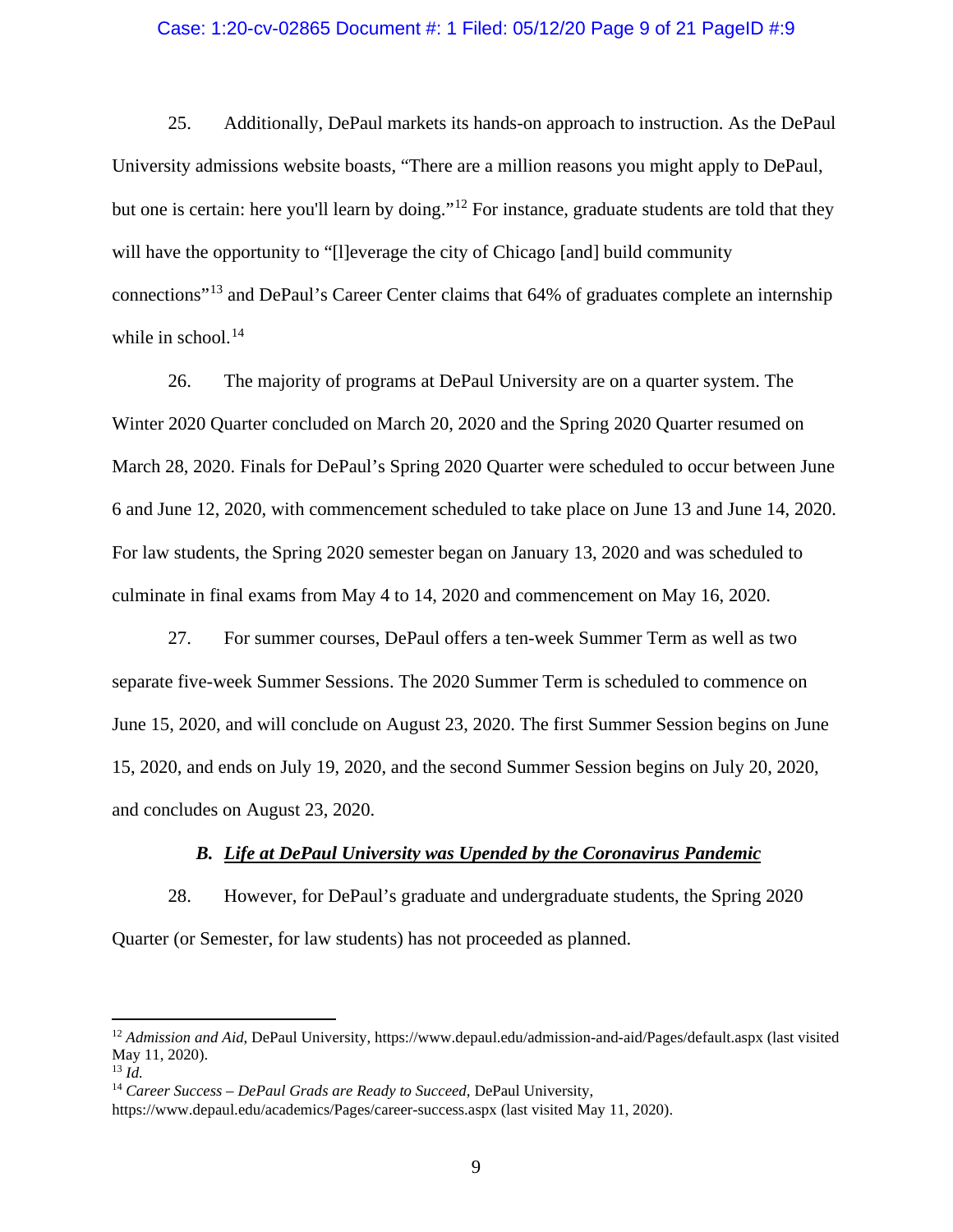### Case: 1:20-cv-02865 Document #: 1 Filed: 05/12/20 Page 10 of 21 PageID #:10

29. Beginning in January 2020, America faced a national crisis as cities, states, towns, business and all types of schools, colleges, and universities when the COVID-19 threat reached our shores. By March 2020, many areas of the United States began implementing social distancing measures in an effort to slow the spread of COVID-19 and maintain and protect our hospitals, medical personnel, and vulnerable populations.

30. In mid-March 2020, thousands of DePaul University students were in the midst of final exams for the Winter 2020 Quarter, preparing for spring break, and looking ahead to the Spring 2020 Quarter. However, on March 11, 2020, DePaul University President A. Gabriel Esteban, Ph.D. sent a broadcast email to all DePaul University students, announcing that (1) all in-person final exams for the Winter 2020 Quarter would be suspended, (2) all Universitysponsored events would be postponed or canceled, and (3) "[w]henever possible," DePaul would deliver all classes remotely during the Spring 2020 Quarter and, for the law school, the remainder of Spring 2020 Semester. Additionally, the email advised that "[s]tudents who live in residence halls should prepare not to return for Spring Quarter."

31. Two days later, on March 13, 2020, DePaul University students received another message, reiterating that they "should plan on all Spring Quarter courses moving online." The broadcast email from DePaul University's Executive Vice President, Interim Provost, and Vice President of Student Affairs announced: "Only a very, very small number of courses will continue to meet in person. In other words, in-person courses in Spring will be a rare occurrence. Your Spring Quarter professors will reach out to you with more information."

32. In the following days, DePaul announced additional closures of campus buildings and reductions of campus services. On March 20, 2020, DePaul revealed that, effective March 21, "with minor exceptions, all buildings on both campuses will be locked down."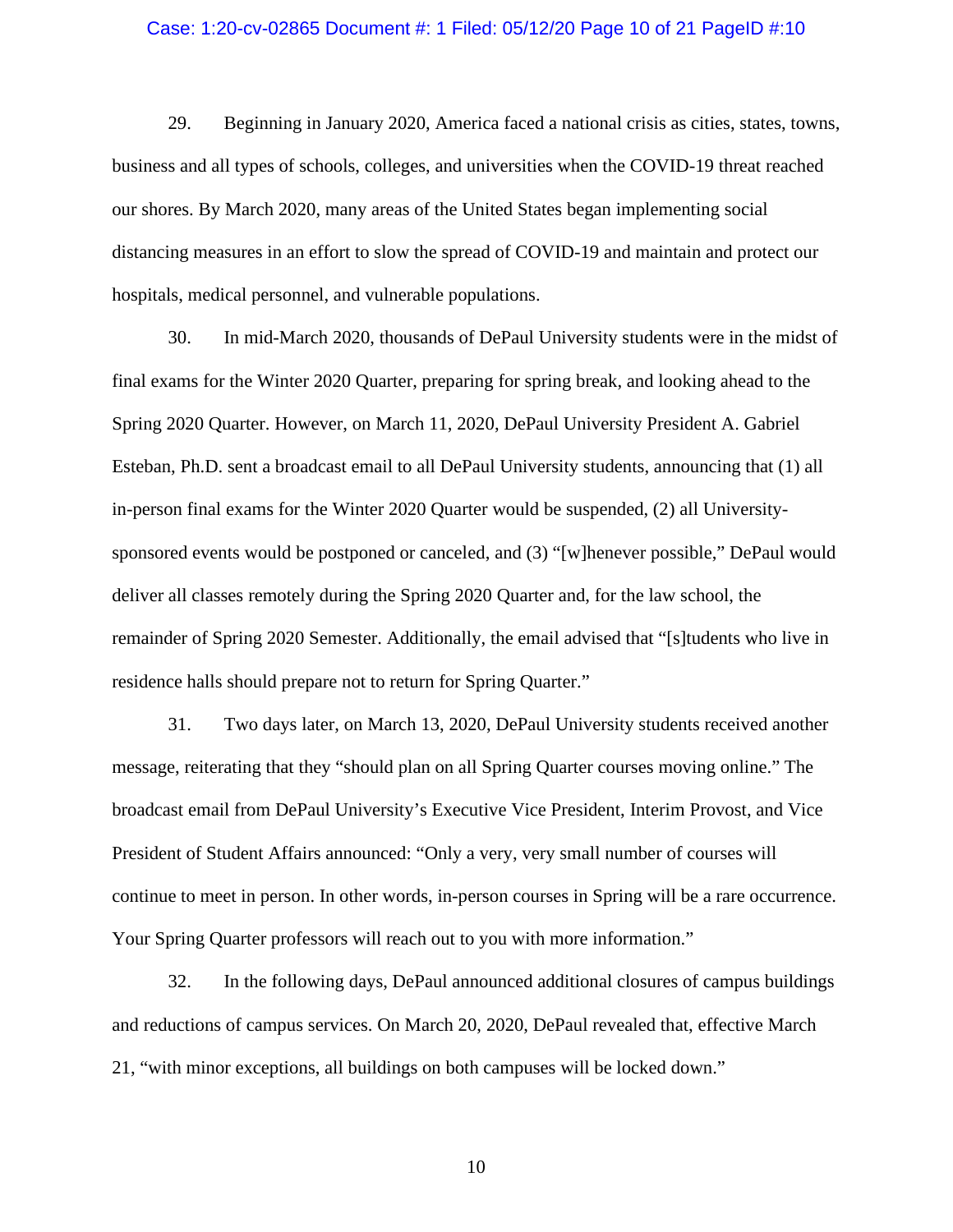### Case: 1:20-cv-02865 Document #: 1 Filed: 05/12/20 Page 11 of 21 PageID #:11

33. Since the Spring 2020 Quarter began on March 28, 2020, DePaul University has not held any in-person classes. Instead, DePaul has "shift[ed] to remote delivery of courses," which Defendants recognize "certainly is an abrupt change from the usual way DePaul operates."<sup>15</sup>

34. On April 6, 2020, DePaul announced that all Summer 2020 courses will be delivered remotely.<sup>16</sup>

# *C. DePaul University Has Failed to Reimburse Students for Substandard Online Instruction*

35. Yet, despite this "abrupt change," Defendants refuse to issue refunds to DePaul University students for the substandard "educational experience" that they are now receiving due to the forced transition to online learning.

36. The remote learning, online classes are a shadow of the classes that had been offered to DePaul University students prior to the campus closures. This is particularly true for disciplines and courses of instruction such as the arts and laboratory-based sciences, where hands-on, in-person instruction is the norm—and, in reality, a necessity. Indeed, DePaul admitted in its March 11 email to students that, for some courses, online learning would "not [be] appropriate."<sup>17</sup>

37. In fact, Defendants have repeatedly acknowledged that online classes do not provide DePaul University students with the education for which they had signed up.

<sup>15</sup> *Provost message to students with Spring course information*, DePaul University (March 23, 2020), https://resources.depaul.edu/coronavirus-covid-19-updates/updates/Pages/3-23-20-provost-message.aspx (last visited May 11, 2020)

<sup>16</sup> *Interim provost to faculty: Summer update, teaching resources and band-width limitations*, DePaul University (April 6, 2020), https://resources.depaul.edu/coronavirus-covid-19-updates/updates/Pages/4-6-20-faculty-updatefrom-provost.aspx (last visited May 11, 2020).

<sup>&</sup>lt;sup>17</sup> *All-university details on significant changes to Winter final exams and Spring Quarter*, DePaul University (March 11, 2020), https://resources.depaul.edu/coronavirus-covid-19-updates/updates/Pages/03-11-2020-all-university.aspx (last visited May 11, 2020).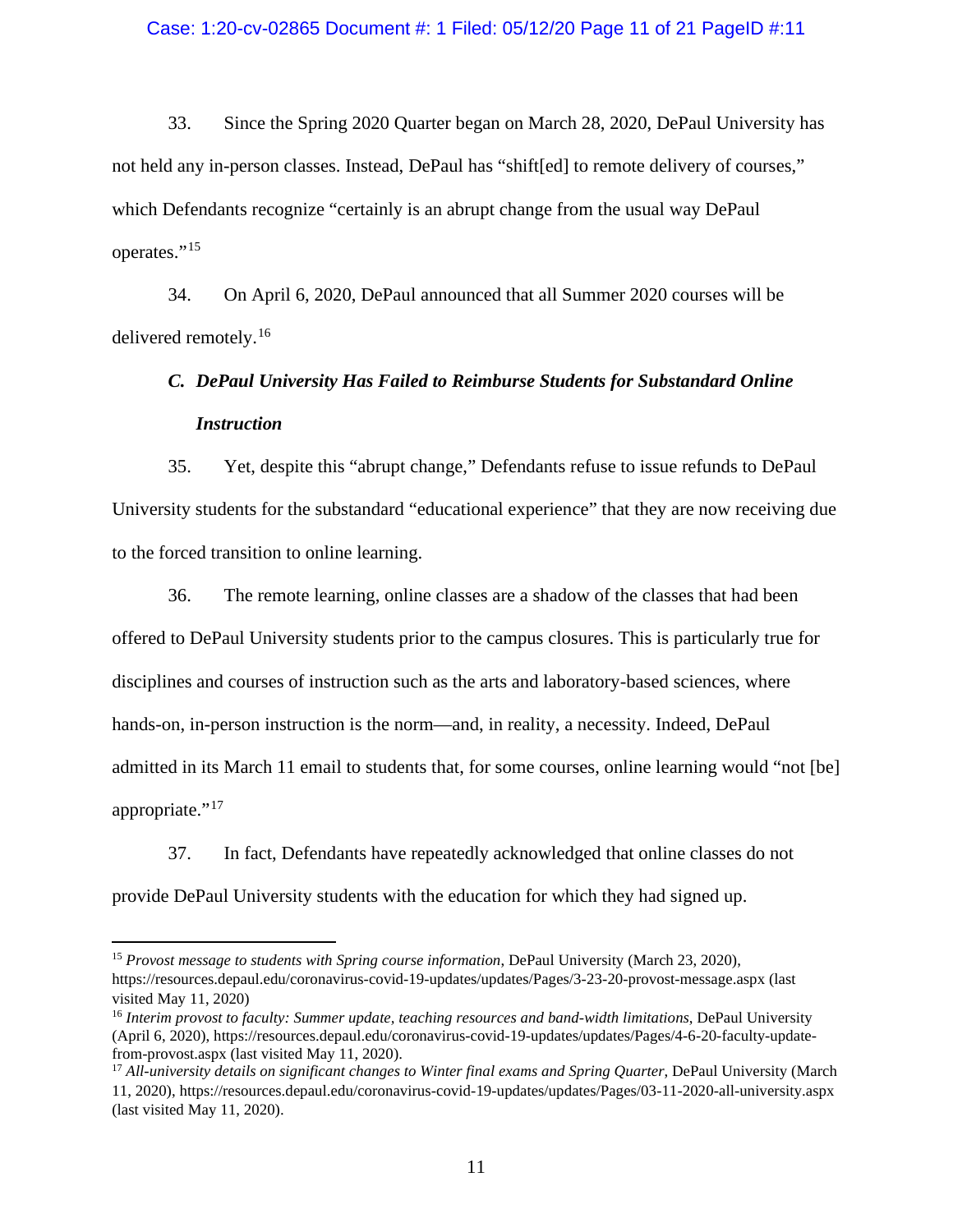### Case: 1:20-cv-02865 Document #: 1 Filed: 05/12/20 Page 12 of 21 PageID #:12

38. For example, in an email to DePaul University students on March 23, 2020, DePaul's Interim Provost, Salma Ghanem, wrote that "this isn't the year any of us expected" and that faculty "are finding creative solutions" to execute online learning effectively.<sup>18</sup> Further, in this email, DePaul recognized that "there will be cases where remote instruction is a far different experience than the classroom instruction to which students are accustomed."<sup>19</sup>

39. In an email to faculty on March 30, 2020, Interim Provost Ghanem all but admitted that DePaul University students were paying the full cost of tuition for what is a glorified trial-and-error. The email noted: "now we embark on our unintended experiment with universal remote learning."<sup>20</sup> Interim Provost Ghanem went on to acknowledge that, for the previous week, the goal for faculty had merely been to "get [] courses up and running as best [they] can."<sup>21</sup> The email also offered faculty "tips for features [they] might try."<sup>22</sup> Finally, DePaul encouraged faculty to "test out what works for [them], and what doesn't" when it comes to online instruction.<sup>23</sup>

40. Through these communications, DePaul acknowledged that University faculty are not prepared to teach virtually, or at least not to do so well. Defendants have conceded that DePaul's delivery of instruction for the Spring 2020 Quarter and Semester would be experimental, even admitted that online learning would be inappropriate for some courses, and communicated that University faculty are merely expected to try their best.

<sup>&</sup>lt;sup>18</sup> Provost message to students with Spring course information, DePaul University (March 23, 2020), https://resources.depaul.edu/coronavirus-covid-19-updates/updates/Pages/3-23-20-provost-message.aspx (last visited May 11, 2020).

<sup>19</sup> *Id.*

<sup>20</sup> *Interim provost shares more resources, best practices and Spring Quarter updates for faculty,* DePaul University (March 30, 2020), https://resources.depaul.edu/coronavirus-covid-19-updates/updates/Pages/3-30-20.aspx (last visited May 11, 2020).

<sup>21</sup> *Id.*

<sup>22</sup> *Id.*

<sup>23</sup> *Id.*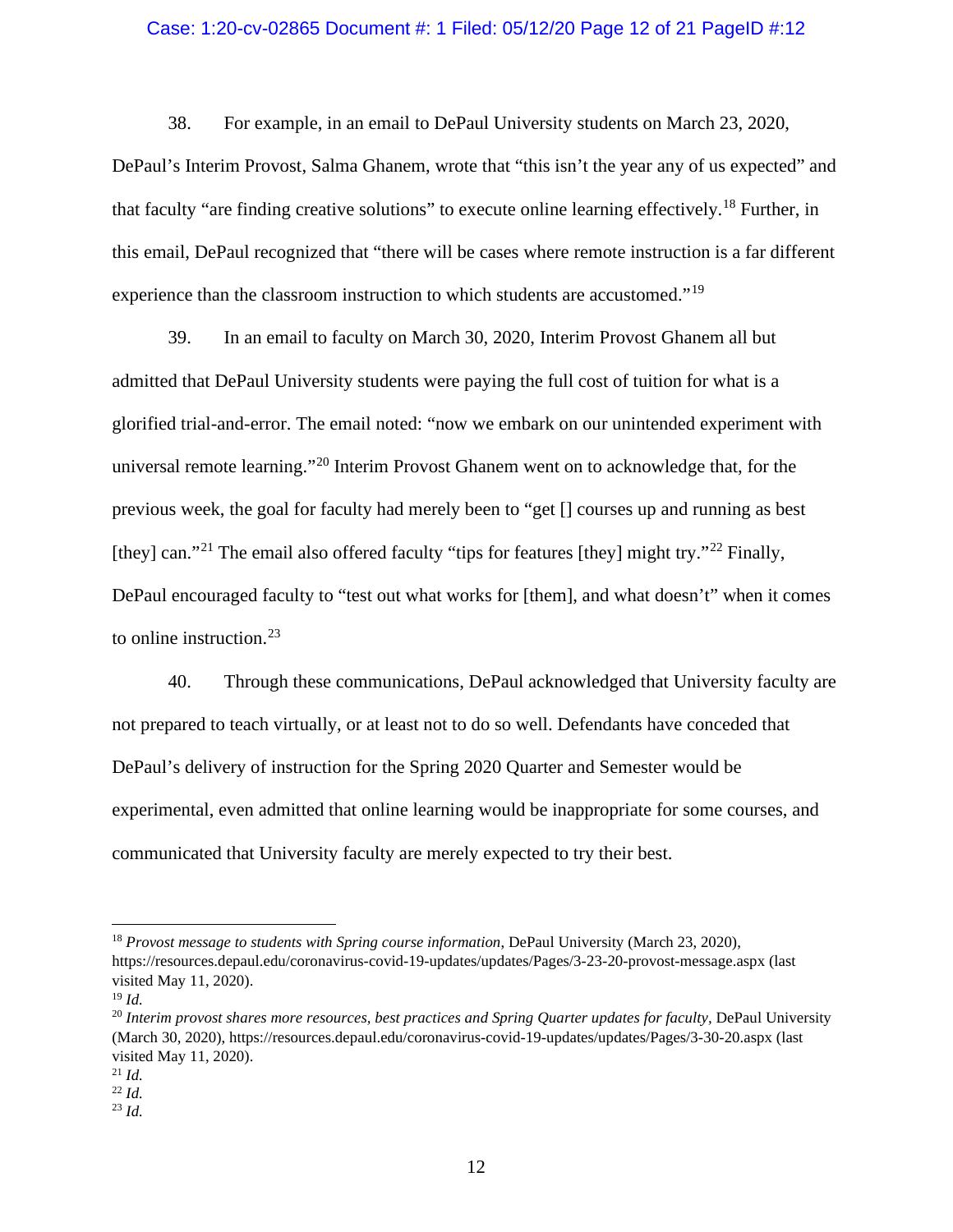## Case: 1:20-cv-02865 Document #: 1 Filed: 05/12/20 Page 13 of 21 PageID #:13

41. Meanwhile, however, students are expected to pay full tuition—tuition that was meant to go towards a hands-on, interactive, in-person, immersive education in the vibrant city of Chicago. Inexplicably, despite the forced shift to online, remote learning, DePaul has maintained to students that their "educational experience" would be unchanged. DePaul wrote to students in a March 23, 2020, email: "We promise you: the education you receive in the Spring will still be a DePaul education." <sup>24</sup>

42. This is simply not possible. Not only have Defendants recognized that online classes are an "experiment," but, by closing down its campuses, Defendants have also denied DePaul University students access to the opportunities that attracted them to the DePaul University in the first place.

43. The remote, online "classes" offered since March deprive Spring 2020 students of access to their peers, faculty, facilities, materials, and other critical learning opportunities. These classes are not equivalent to the in-person, on-campus educational experience that Plaintiffs and other DePaul University students chose for their university education. The tuition that DePaul University charged its students were predicated on, *inter alia*, students' constant interaction with and feedback from peers, mentors, professors, and guest lecturers; use of technology and laboratories; leverage of connections and organizations across the city of Chicago; and participation in internships and extracurricular groups.

44. Through this lawsuit, Plaintiffs seek—for themselves and the other Class members—Defendants' disgorgement of the pro-rated portion of the tuition and fees for the educational and other services they did not receive for the Spring 2020 Quarter and the

<sup>24</sup> *Provost message to students with Spring course information*, DePaul University (March 23, 2020), https://resources.depaul.edu/coronavirus-covid-19-updates/updates/Pages/3-23-20-provost-message.aspx (last visited May 11, 2020).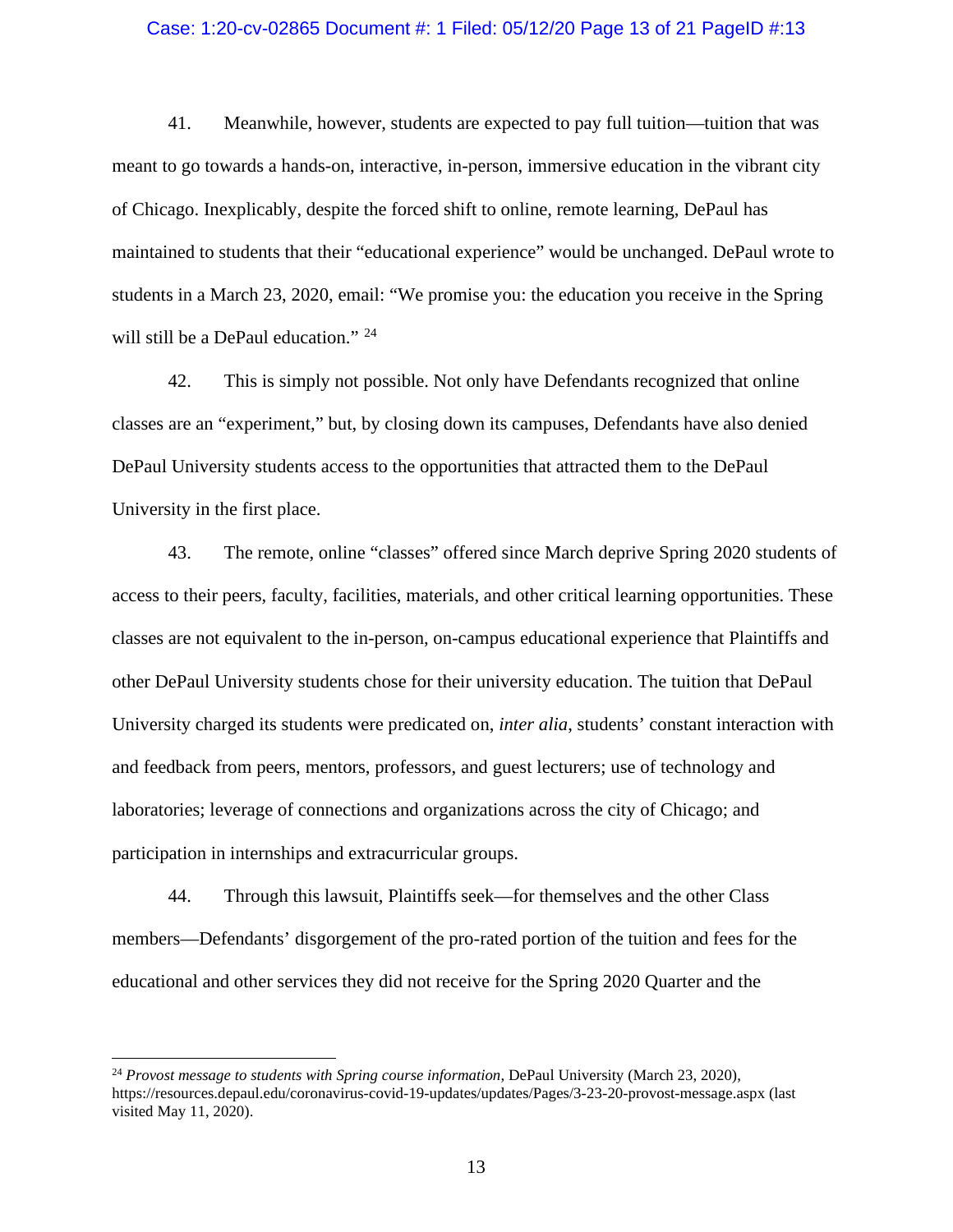### Case: 1:20-cv-02865 Document #: 1 Filed: 05/12/20 Page 14 of 21 PageID #:14

remainder of the Spring 2020 Semester when classes moved online and campus services ceased being provided.

## **CLASS ACTION ALLEGATIONS**

45. Pursuant to Fed. R. Civ. P. 23(a), (b)(2), (b)(3), and/or (c)(4), Plaintiffs bring this action on behalf of themselves and the following Class:

All persons who paid DePaul University tuition and/or fees for in-person education for the Spring 2020 Quarter or Semester, the Summer 2020 Term, and/or one or both Summer 2020 Sessions

46. A class action is a superior means to ensure the fair and efficient adjudication of this case. The damages suffered by individual Class members are relatively small compared to the burden and expense of individual litigation of the claims described herein against the Defendants. Moreover, individualized actions would run the risk of creating inconsistent or contradictory judgments arising from the same set of facts and would increase the likely delay and expense to all parties involved and the Court itself. By contrast, by proceeding as a class action, the claims at issue can be adjudicated efficiently through economies of scale.

47. **Numerosity.** In accordance with Fed. R. Civ. P. 23(a)(1), the members the proposed Class are so numerous and geographically dispersed that individual joinder of all Class members is impracticable. Although the precise number of Class members is unknown presently to Plaintiff, the Class is presumed to number more than 40,000 people and is easily ascertainable through enrollment and financial records maintained by Defendants.

48. **Commonality and Predominance.** In accordance with Fed. R. Civ. P 23(a)(1) and (b)(3), this action involves questions of law and fact common to the Class that predominate over any individual questions specific to any Class member. These include:

a. whether Defendants accepted money from the Class;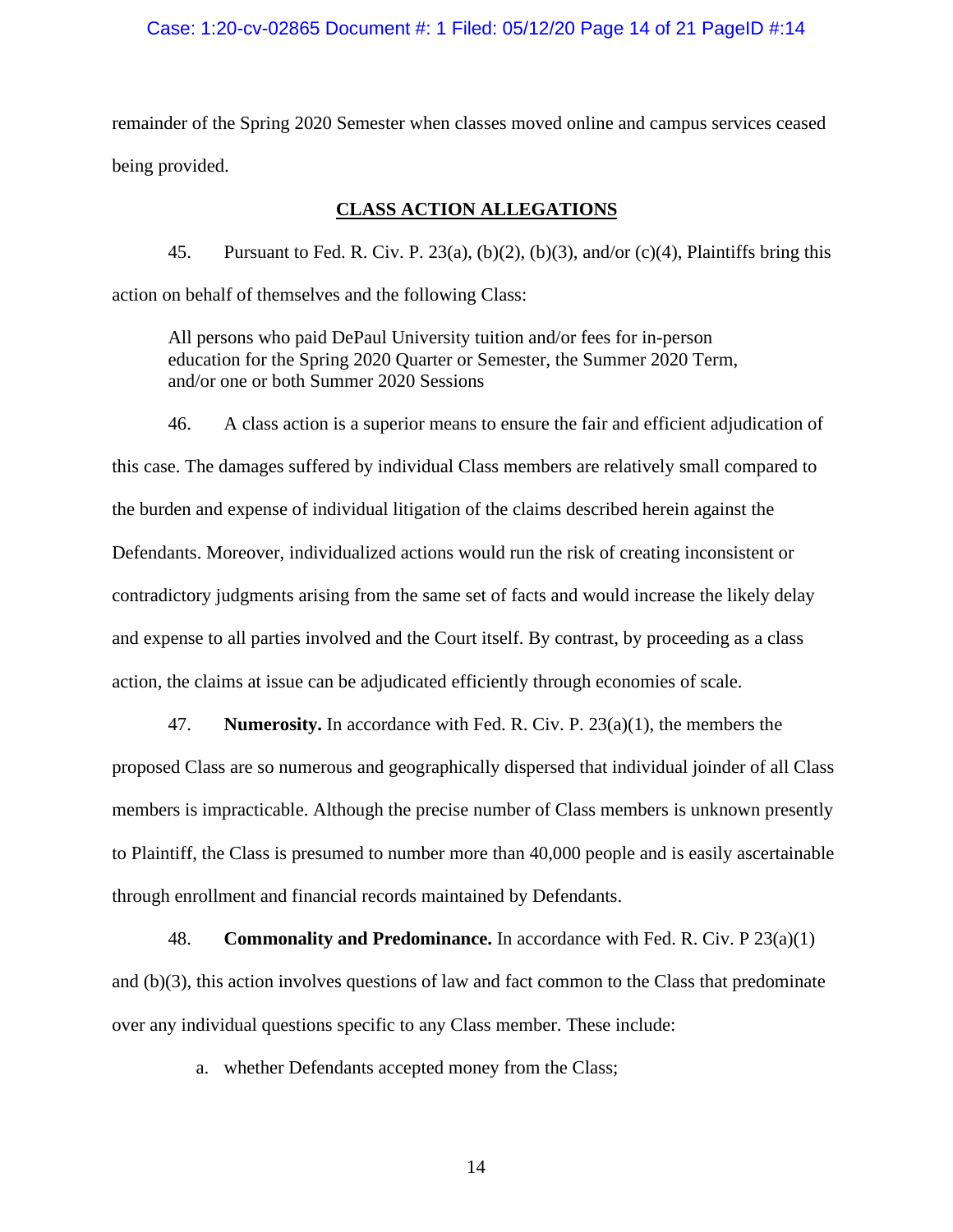- b. whether Defendants retained money from the Class for services it did not render, or only partially rendered;
- c. whether Defendants entered into a contract with the Class;
- d. whether Defendants breached its contract with the Class;
- e. whether Defendants benefitted from the money it accepted from the Class;
- f. whether the educational and other services Defendants provided to the Class were commensurate with their value;
- g. whether certification of the Class is appropriate under Fed. R. Civ. P. 23;
- h. whether Class members are entitled to declaratory, equitable, or injunctive relief, and/or other relief; and
- i. the amount and nature of relief to be awarded to Plaintiffs and the Class.

49. **Typicality.** Pursuant to Fed. R. Civ. P. 23(a)(3), Plaintiffs' claims are typical of the other Class members' claims because Plaintiffs and the other Class members each paid for certain costs associated with the Spring 2020 semester but were not provided the services that those costs were meant to cover. Each suffered damages in the form of their lost tuition, fees, and other monies paid to Defendant, and the claims all arise from the same USC practices and course of conduct. There are no defenses available that are unique to the Plaintiffs.

## 50. **Adequacy of Representation.** In accordance with Fed. R. Civ. P 23(a)(4),

Plaintiffs are adequate Class representatives because their interests do not conflict with the interests of the other proposed Class members. Moreover, Plaintiffs have retained counsel competent and experienced in complex class action litigation, and they intend to prosecute this action vigorously on behalf of their fellow Class members. Plaintiffs have no interests that are antagonistic to those of the Class and they will fairly and adequately protect the proposed Class' rights along with counsel.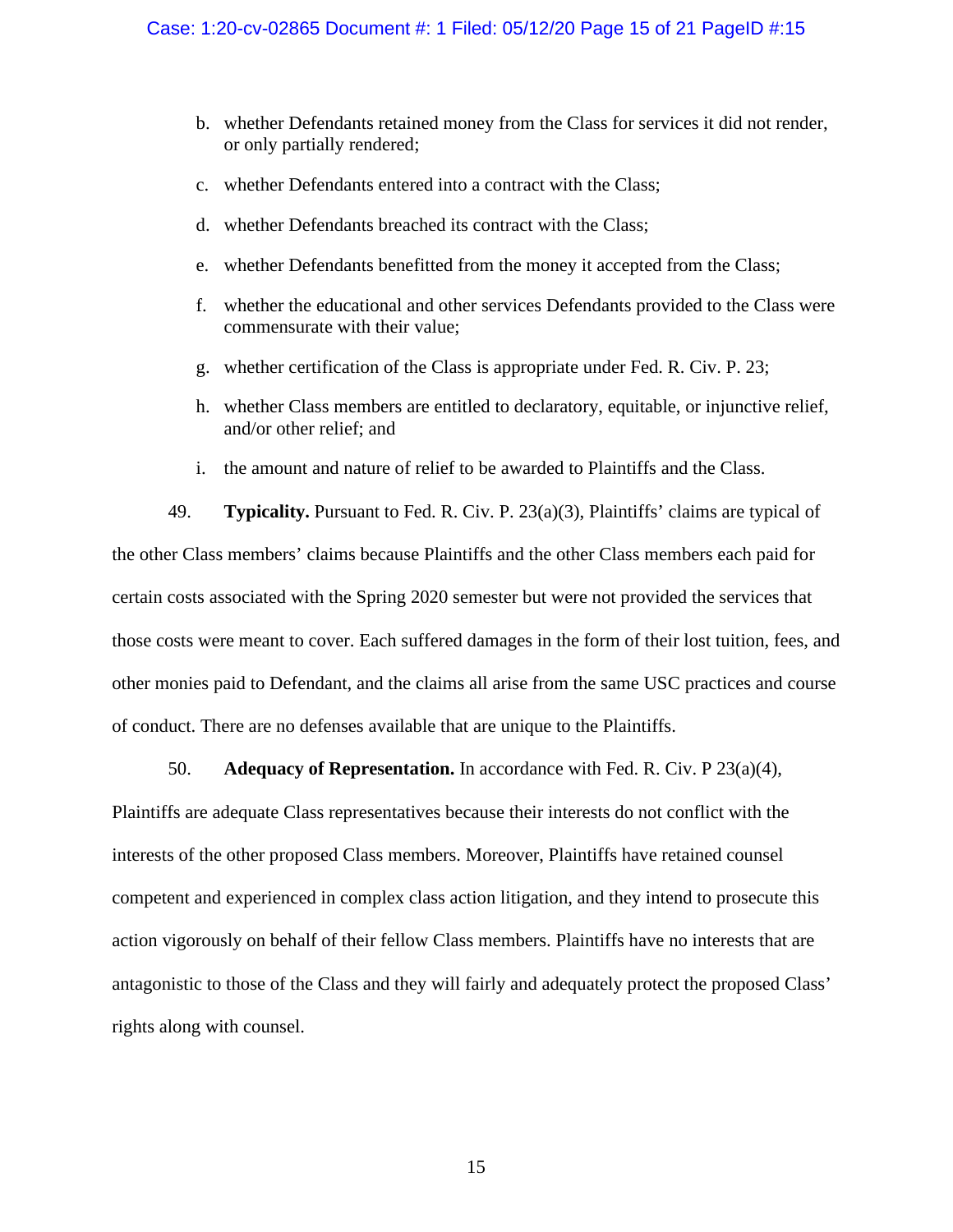### **CLAIMS FOR RELIEF**

## **COUNT I Breach of Contract**

51. Plaintiffs repeat and re-allege the allegations in Paragraphs 1-50, above, as if fully alleged herein.

52. Plaintiffs bring this claim on behalf of themselves and the proposed Class.

53. Plaintiffs and the other members of the Class entered into binding contracts with Defendants, which provided that Plaintiffs and the members of the Class would pay tuition and fees to DePaul, in exchange for on-campus educational, social, and other facilities and experiences.

54. As part of their contracts with DePaul, and in exchange for adequate consideration that Plaintiffs and members of the proposed Class provided, Defendants promised to provide educational and campus services during the Spring 2020 Quarter and/or Semester, Summer 2020 Term, and Summer 2020 Sessions.

55. Defendants failed to provide the services that they were obligated to perform under their contracts with Plaintiffs and the proposed Class. Defendants have retained tuition and fees paid by Plaintiffs and the other members of the Class for the full Spring 2020 Quarter or Semester, Summer 2020 Term, and Summer 2020 Sessions without providing them the promised benefits.

56. By contrast, Plaintiffs and the other members of the Class fulfilled their end of the bargain when they paid the monies due and owing for their full tuition and fees for the Spring 2020 Quarter or Semester, Summer 2020 Term, and Summer 2020 Sessions.

57. The tuition and fees that Plaintiffs and the proposed Class paid were intended to cover in-person educational and extra-curricular services from March 28 through June 12, 2020,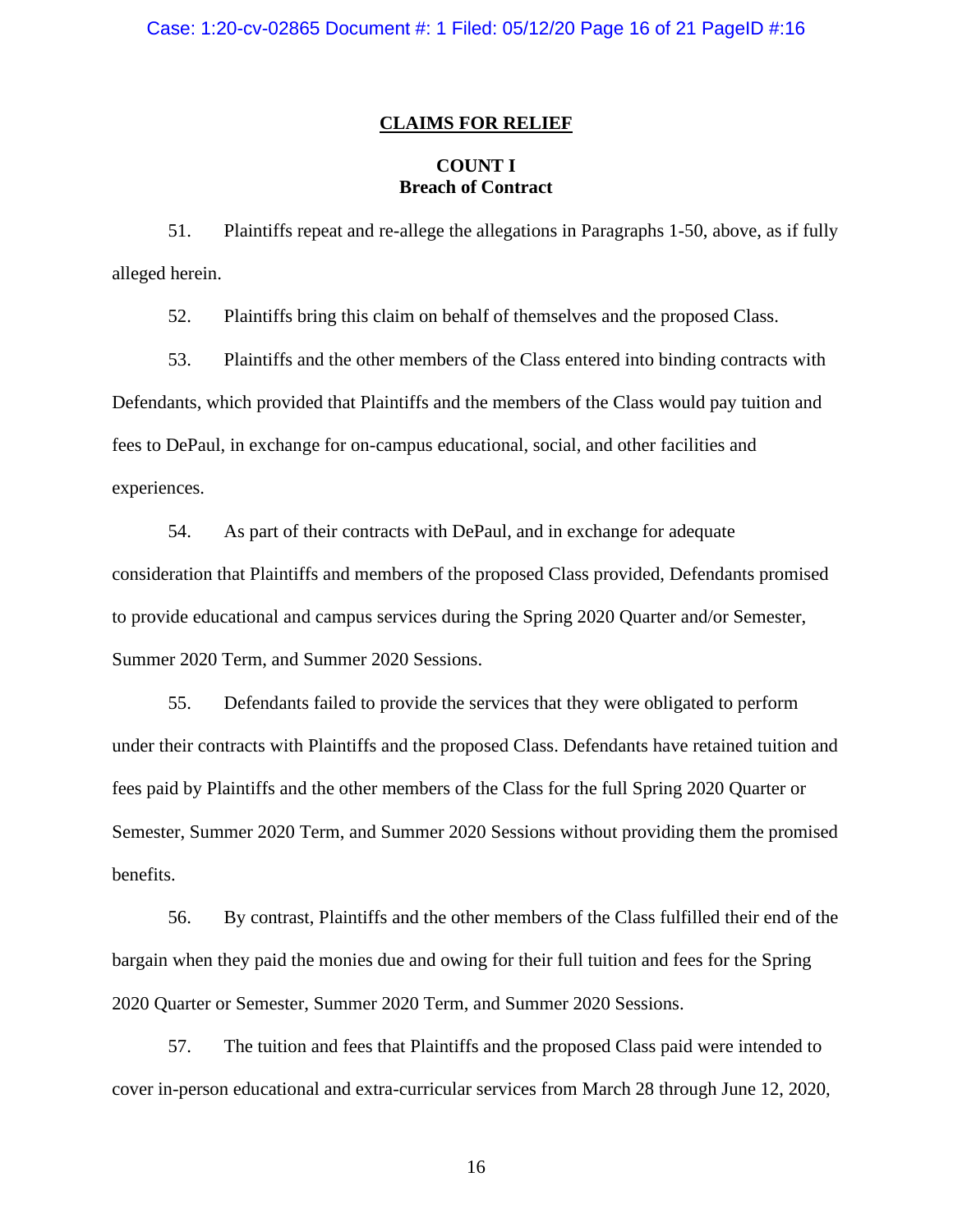### Case: 1:20-cv-02865 Document #: 1 Filed: 05/12/20 Page 17 of 21 PageID #:17

for the Spring 2020 Quarter; January 13 through May 14, 2020, for the DePaul University College of Law Spring 2020 Semester; June 15 through August 23, 2020, for the Summer 2020 Term; June 15 through July 19, 2020, for 2020 Summer Session I; and July 20 through August 23, 2020, for 2020 Summer Session II.

58. Defendants, however, failed to provide the services due under the contracts for those entire time periods, yet have improperly retained the funds Plaintiffs and the proposed Class paid for their tuition and fees, without providing them the services and other benefits due under the contracts.

59. Plaintiffs and members of the Class have suffered damages as a direct and proximate result of Defendants' breach, including being deprived of the education, experience, and services that they were promised and expected to obtain, and for which they have paid. They are entitled to damages including but not limited to prorated reimbursement of the tuition, fees, and other expenses that were collected by Defendants for services that Defendants failed to fully deliver.

60. Defendants' performance under the contracts is not excused because of COVID-19. Even if performance were excused or impossible, Defendants would nevertheless be required to return the funds received for services and/or goods that it did not provide.

## **COUNT II Restitution Based On Quasi-Contract**

61. Plaintiffs repeat and re-allege the allegations in Paragraphs 1-60, above, as if fully alleged herein.

62. Plaintiffs bring this claim on behalf of themselves and the proposed Class in the alternative to the breach of contract claim brought in Count I.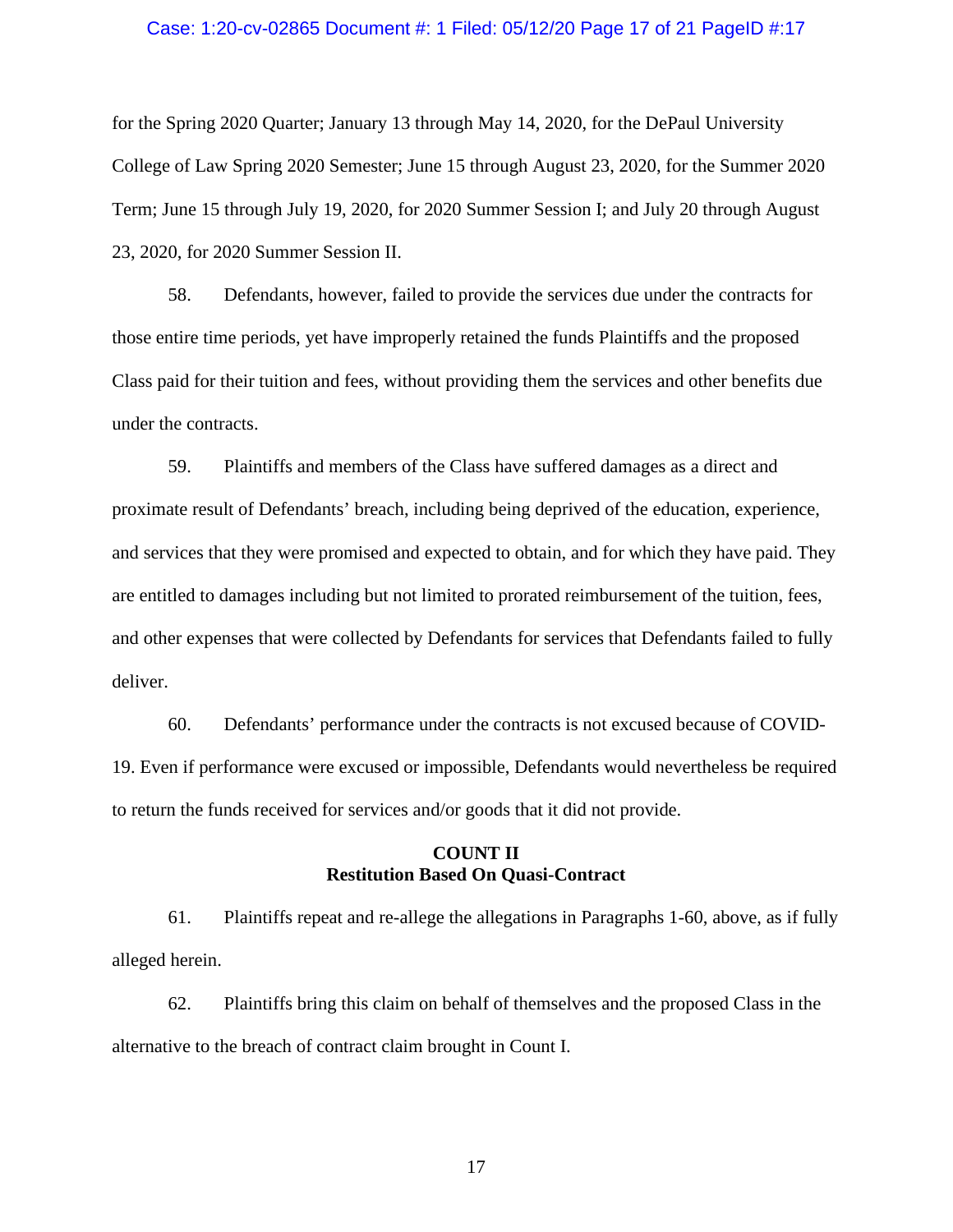### Case: 1:20-cv-02865 Document #: 1 Filed: 05/12/20 Page 18 of 21 PageID #:18

63. Plaintiffs and other members of the proposed Class conferred a benefit on Defendants in the form of payments of tuition and required fees to Defendants at the expense of Plaintiffs and the other members of the Class.

64. Defendants have retained the benefit paid by Plaintiffs and the Class despite their failure to provide the services for which the benefit was paid, to the detriment of Plaintiffs and the Class.

65. Plaintiffs and the other members of the Class did not receive the full benefit of their bargain from Defendants.

66. There is no justification or cause for Defendants' failure to return the portion of the tuition and fees that Defendants has unjustifiably retained despite their failure to complete the services for which Plaintiffs provided the funds to Defendants. Defendants' retention of such funds therefore violate fundamental principles of justice, equity, and good conscience.

67. Accordingly, Defendants has been unjustly enriched and should pay as restitution a pro-rated portion of the funds that Plaintiffs and the proposed Class paid for tuition and fees.

## **COUNT III Conversion**

68. Plaintiffs repeat and re-allege the allegations in Paragraphs 1-67, above, as if fully alleged herein.

69. Plaintiffs bring this claim on behalf of themselves and the proposed Class.

70. Plaintiffs and the other members of the Class have a right to the in-person educational and extra-curricular services that they were supposed to be provided in exchange for their payments to Defendants.

71. Defendants intentionally interfered with the rights of Plaintiffs and the other members of the proposed Class when they retained fees intended to pay for on-campus classes,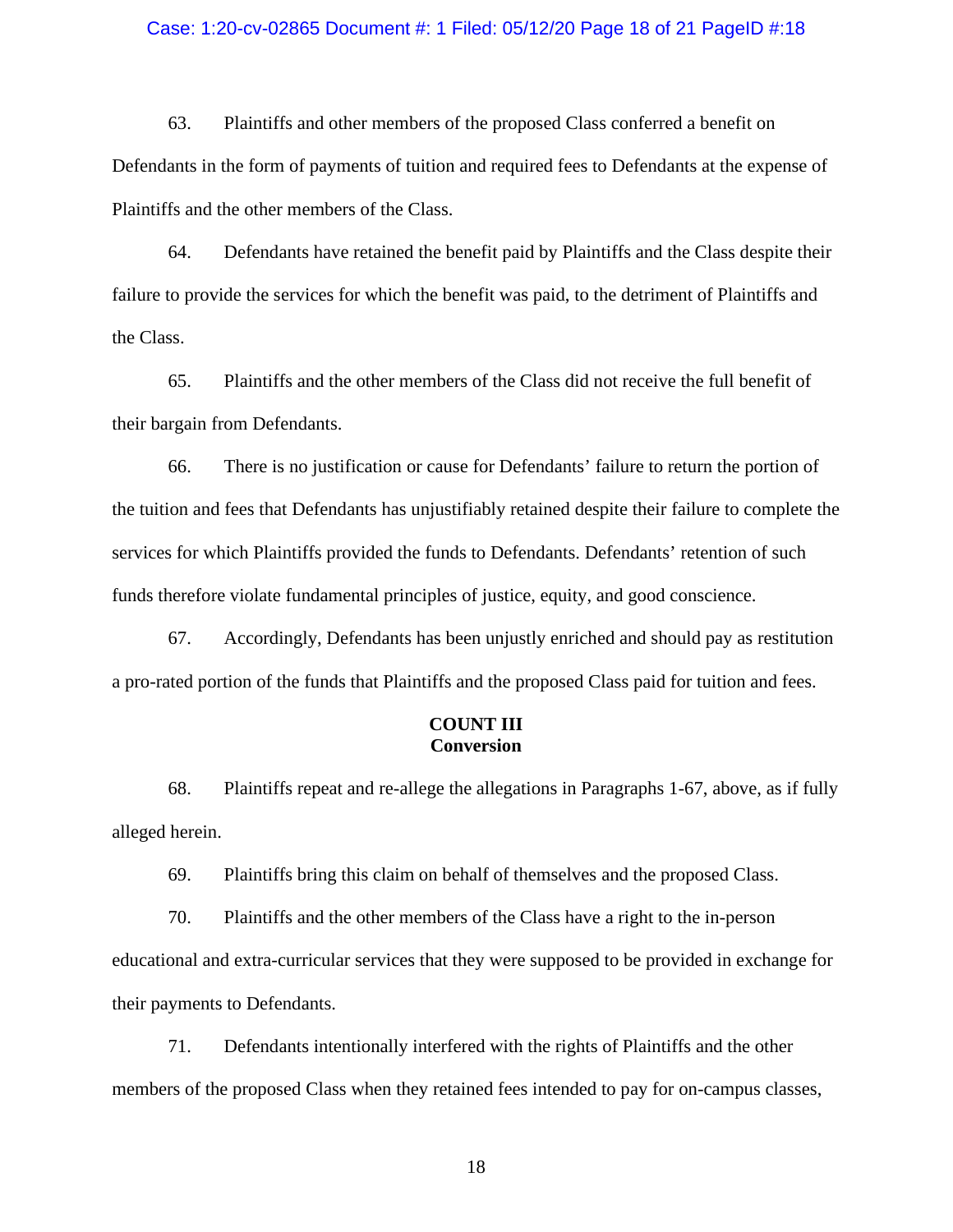### Case: 1:20-cv-02865 Document #: 1 Filed: 05/12/20 Page 19 of 21 PageID #:19

facilities, activities, and other educational services, while moving all classes to an online, remote learning format and discontinuing services and access to facilities for which Plaintiffs and the members of the proposed Class had paid.

72. Defendants deprived Plaintiffs and the other members of the Class of their fees or of the right to the services for which their fees were intended to be used.

73. Class members requested that DePaul issue partial tuition and fee reimbursements for the Spring 2020 Quarter and Semester.

74. Defendants' retention of the fees paid by Plaintiffs and the other members of the Class without providing the services for which they paid deprived Plaintiffs and the Class of the benefits for which the fees were paid. This interference with the services for which Plaintiffs and the other members of the Class paid damaged Plaintiffs and the Class in that they paid fees for services that were not and will not be provided.

75. Plaintiffs and the other members of the Class are entitled to the return of prorated portion of the tuition and fees paid for the Spring 2020 Quarter or Semester, Summer 2020 Term, and Summer 2020 Sessions.

#### **PRAYER FOR RELIEF**

Plaintiffs, individually and on behalf of the members of the Class, respectfully request that the Court enter judgment in their favor and against Defendants as follows:

a. Certifying the Class as requested herein, designating Plaintiffs as Class representatives, and appointing the undersigned counsel as Class Counsel;

b. Declaring that Defendants are financially responsible for notifying the Class members of the pendency of this suit;

c. Declaring that Defendants wrongfully kept the monies paid by the Class;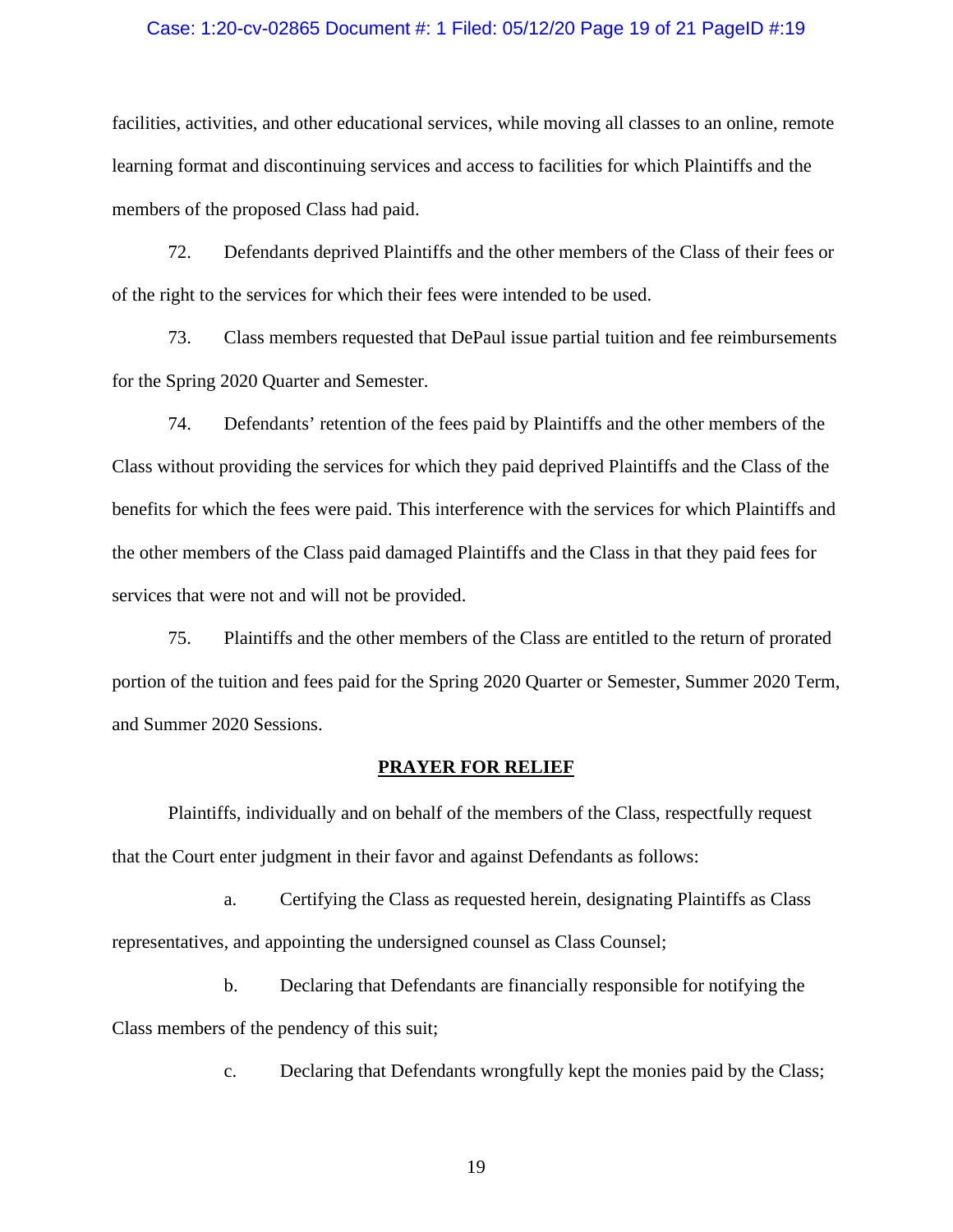- d. Awarding injunctive relief as permitted by law or equity;
- e. Awarding Plaintiffs' reasonable attorneys' fees, costs, and expenses;
- f. Awarding pre- and post-judgment interest on any amounts awarded; and
- g. Awarding such other and further relief as the Court deems just and proper.

# **DEMAND FOR JURY TRIAL**

Plaintiffs demand a trial by jury pursuant to Rule 38 of the Federal Rules of Civil

Procedure on all causes of action so triable.

Dated: May 12, 2020 /s/ Richard D. Schwartz Richard D. Schwartz Shanon J. Carson Ellen T. Noteware Joshua T. Ripley **BERGER MONTAGUE PC** 1818 Market Street, Suite 3600 Philadelphia, PA 19103 Tel: (215) 875-3000 Fax: (215) 875-4604 rschwartz@bm.net scarson@bm.net enoteware@bm.net jripley@bm.net E. Michelle Drake Joseph Hashmall **BERGER MONTAGUE PC** Minneapolis, MN Tel: (215) 875-3000 Fax: (215) 875-4604 emdrake@bm.net jhashmall@bm.net Amit Bindra Kristen Prinz **THE PRINZ LAW FIRM, P.C.** One East Wacker, Suite 2500 Chicago, IL 60601 Tel: (312) 212-4450 Fax: (312) 284-4822 abindra@prinz-lawfirm.com